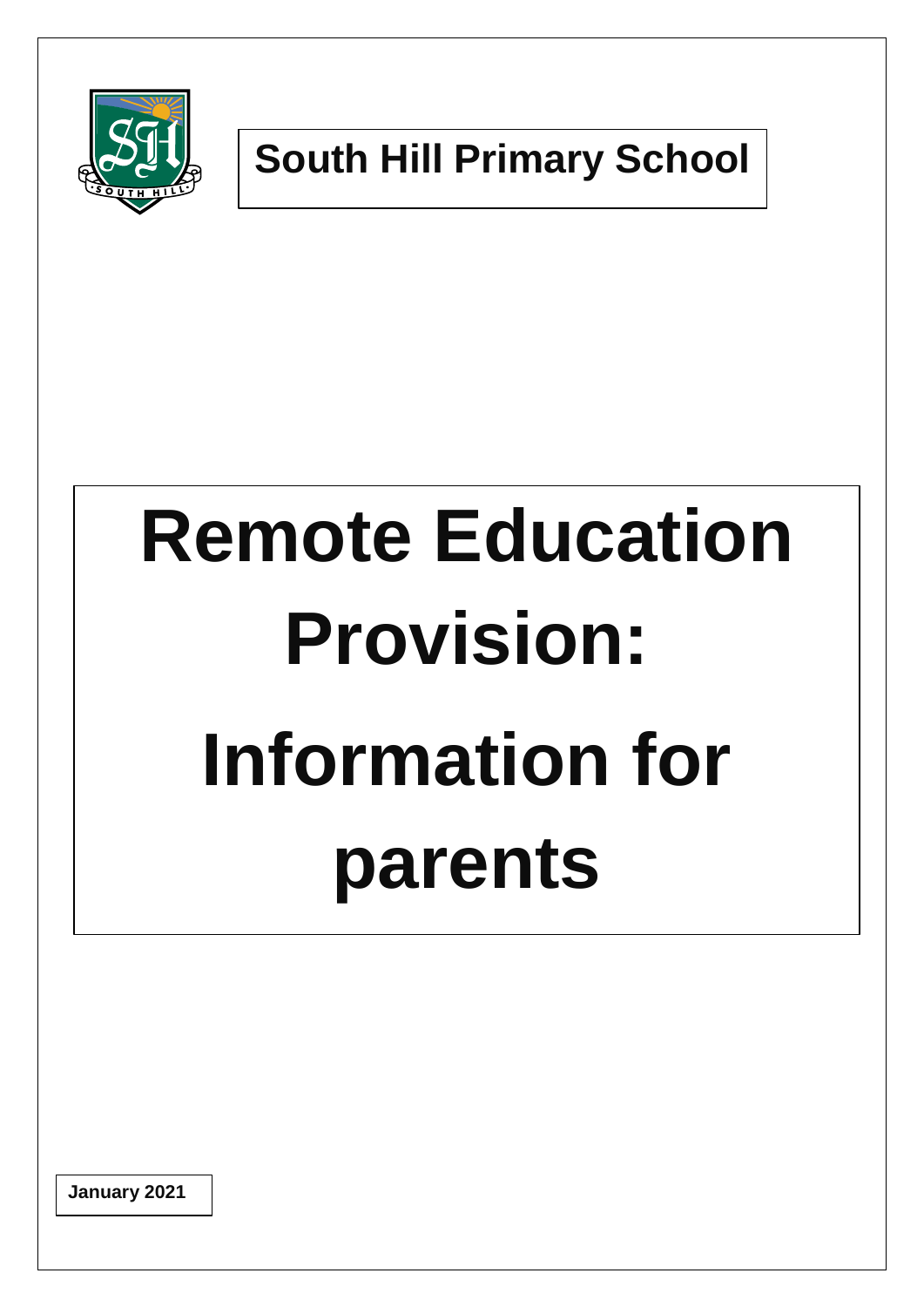# **Remote education provision: information for parents**

This information is intended to provide clarity and transparency to pupils and parents or carers about what to expect from **remote education** where **national or local restrictions require entire cohorts (or bubbles) to remain at home**.

For details of what to expect where individual pupils are self-isolating, please see the final section of this page and the link on the front page of our website called, **'Work for selfisolating pupils.'**

# **The remote curriculum: what is taught to pupils at home**

A pupil's **first day or two** of being educated remotely might look different from our standard approach, while we take all necessary actions to prepare for a longer period of remote teaching.

## **What should my child expect from immediate remote education in the first day or two of pupils being sent home?**

Please refer to the front page of our website and click the link **'Work for self-isolating pupils.'** Please work through the links provided.

## **Following the first few days of remote education, will my child be taught broadly the same curriculum as they would if they were in school?**

- We will teach the same curriculum remotely as we do in school as best we can. This means that your child will be taught their **'Intended curriculum.'**
- We will teach the same curriculum remotely as we do in school wherever possible and appropriate. However, we may need to make some adaptations in some subjects. For example, some of the foundation subjects and PE.

# **Remote teaching and study time each day**

#### **How long can I expect work set by the school to take my child each day?**

We expect that remote education (including remote teaching and independent work) will take pupils broadly the following number of hours each day: This may vary dependent upon parental involvement and access to different challenges.

| <b>LEYFS</b><br>2.5 hours a day |  |
|---------------------------------|--|
|---------------------------------|--|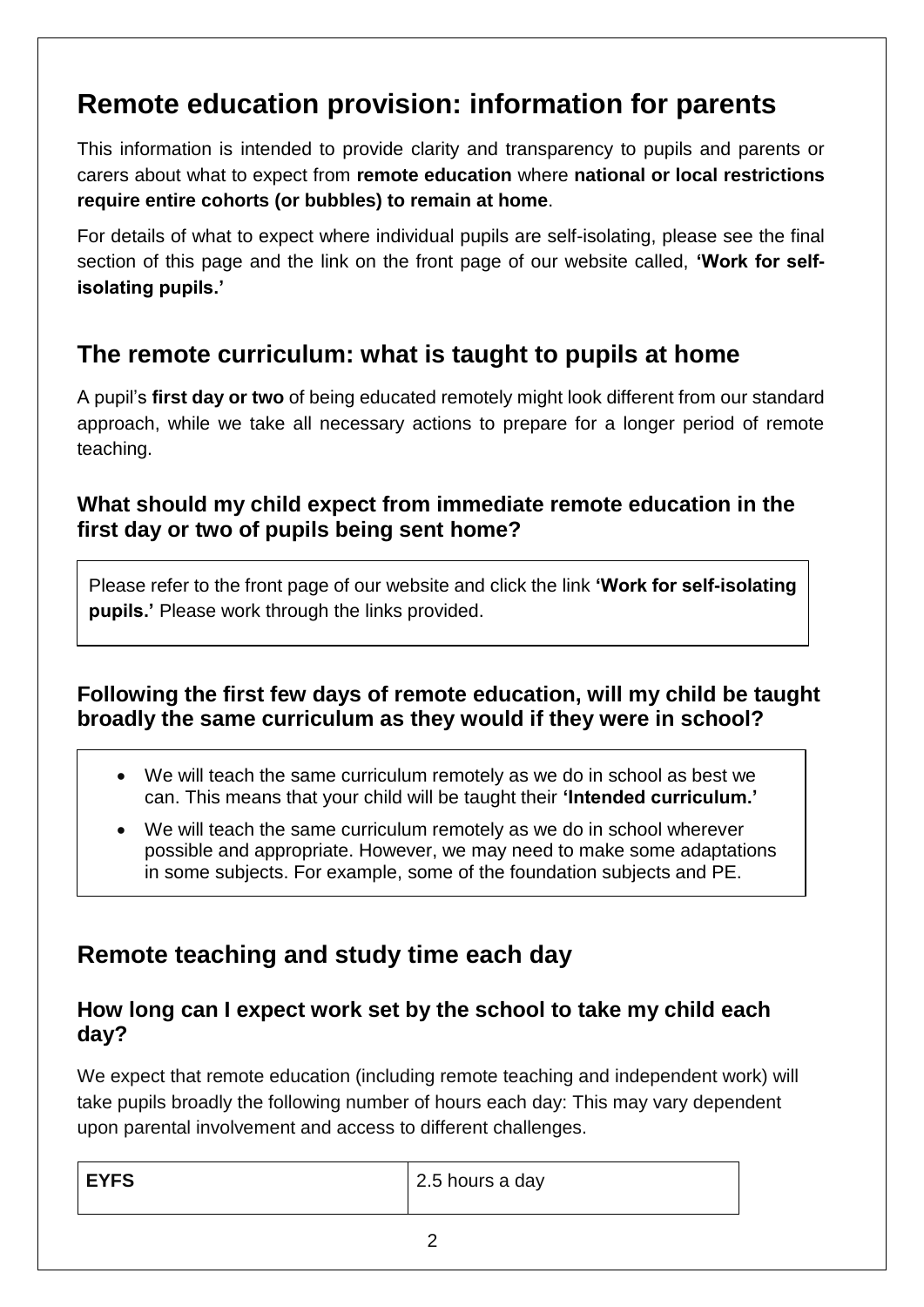| <b>Key Stage 1</b> | 3 hours a day |
|--------------------|---------------|
| <b>Key Stage 2</b> | 4 hours a day |

# **Accessing remote education**

## **How will my child access any online remote education you are providing?**

Our remote learning can be found on the **front page** of our **school website**. [www.southhill.herts.sch.uk](http://www.southhill.herts.sch.uk/) You will need to click on your child's year group. You will need the **internet** and **microsoft office** to access the **powerpoint**.

Class links during school closure:

**Y5** Y6

Link on front of school website.

## **If my child does not have digital or online access at home, how will you support them to access remote education?**

We recognise that some pupils may not have suitable online access at home. We take the following approaches to support those pupils to access remote education:

- We ask that you contact the school by email at [admin@southhill.herts.sch.uk](mailto:admin@southhill.herts.sch.uk) if you are struggling to access our remote learning offer.
- We will **lend laptops** to pupils if this is required to access the work. We have a loan agreement to sign and will ask you to come and collect the device and sign the paperwork.
- We will also support with data if required. Please email [admin@southhill.herts.sch.uk](mailto:admin@southhill.herts.sch.uk) if this is the case.
- Pupils can submit work to their teachers by using **Class Dojo.** Parents are already familiar with this app. Feedback is given by the teacher using the **Class Dojo App.**

## **How will my child be taught remotely?**

We use a combination of the following approaches to teach pupils remotely: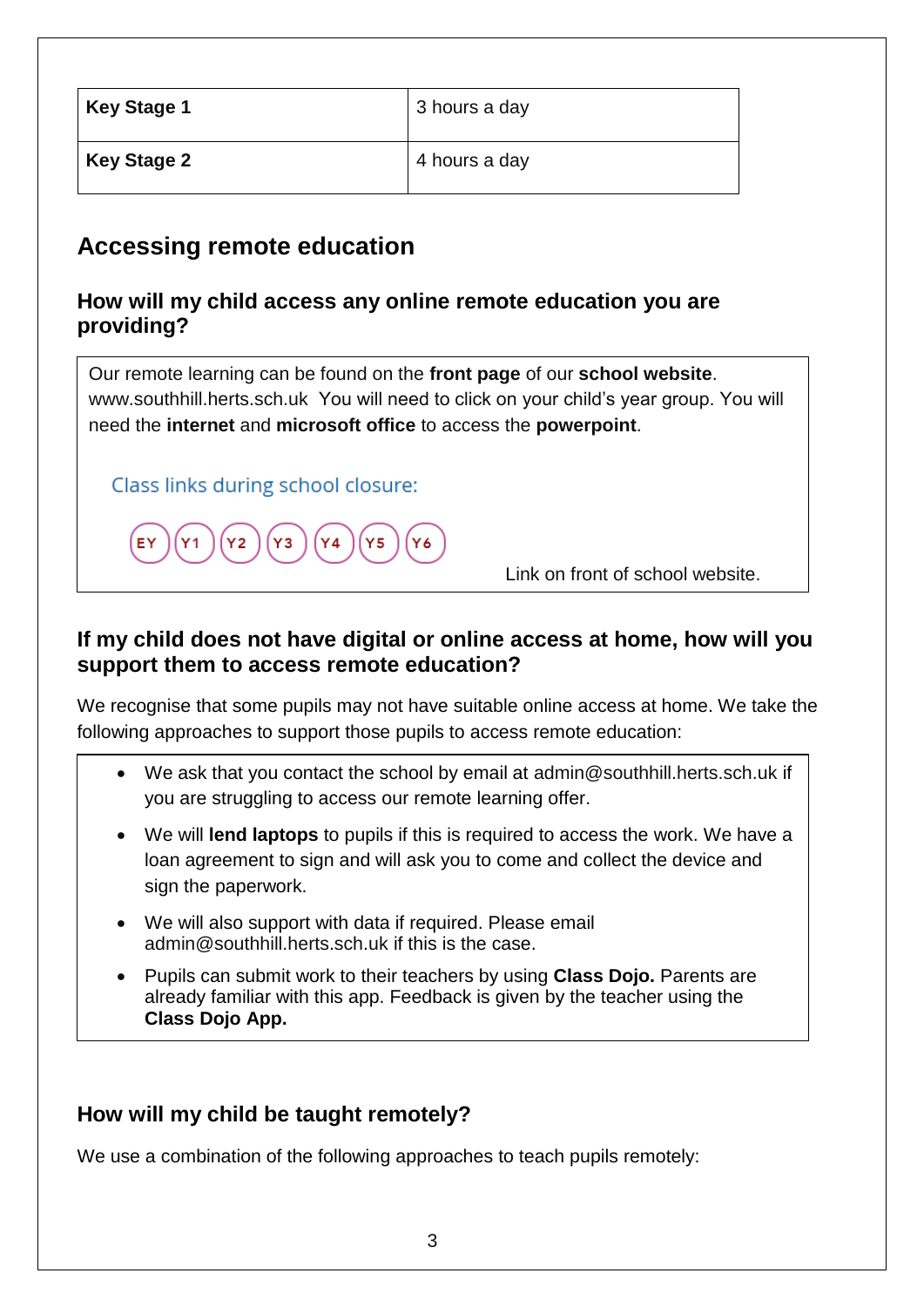Some examples of remote teaching approaches:

- **Daily** recorded lessons for **English** and **Maths** teaching.
- Other recorded teaching (e.g. Oak National Academy lessons, video/audio recordings that support the learning.)
- Links to online **Oxford Reading Tree Reading Books** that pupils have at home.<https://home.oxfordowl.co.uk/>
- Links to the Oak National Academy library based on author of the week. [https://library.thenational.academy](https://library.thenational.academy/)
- **Times Tables Rockstars** to practise and improve mental arithmetic.
- **Power points** with differentiated learning activities with fun and engaging tasks relating to our intended curriculum.
- We also publish **assemblies** on **Class Dojo.**
- We also publish **subject specific links** and activities on **Class Dojo.**

# **Engagement and feedback**

## **What are your expectations for my child's engagement and the support that we as parents and carers should provide at home?**

- We ask that pupils work through the Power Point.
- The tasks have been designed to limit printing and most tasks can be easily achieved with paper and a pen or pencil.
- We ask that a piece of work be submitted daily by using Class Dojo a photo of the work is fine.
- If your child is finding the work of that year group tricky, please click on a different year group.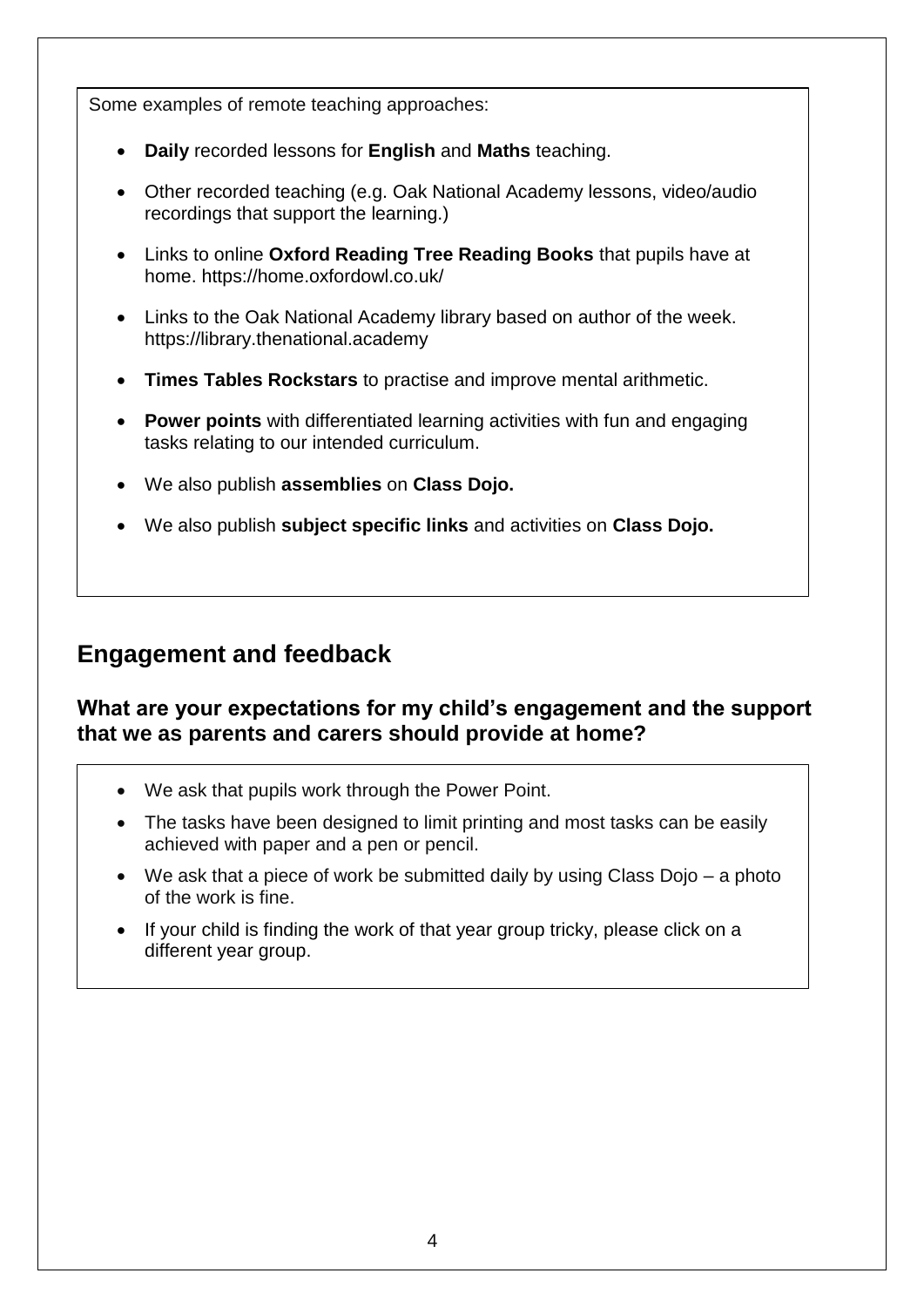## **How will you check whether my child is engaging with their work and how will I be informed if there are concerns?**

- We ask that a piece of work be **submitted daily** by using Class Dojo a photo of the work is fine.
- We will also **conduct fortnightly checks** to check in on learning.
- If we have not seen evidence of work, contact will be made to ensure all is well.

# **How will you assess my child's work and progress?**

Feedback can take many forms and may not always mean extensive written comments for individual children. Our approach to feeding back on pupil work is as follows:

- Feedback will be given on once piece of work per child per day.
- We ask that a piece of work be **submitted daily** by using Class Dojo a photo of the work is fine.

# **Additional support for pupils with particular needs**

## **How will you work with me to help my child who needs additional support from adults at home to access remote education?**

We recognise that some pupils, for example some pupils with special educational needs and disabilities (SEND), may not be able to access remote education without support from adults at home. We acknowledge the difficulties this may place on families, and we will work with parents and carers to support those pupils in the following ways:

In this section, please set out briefly:

- To support remote education for pupils with SEND we have links on our website.
- We check in with families and offer more bespoke support as a result of those conversations.
- Packs are prepared for some SEND pupils who are unable to access our remote offer.
- The Senco is available for further support idonley@southhill.herts.sch.uk